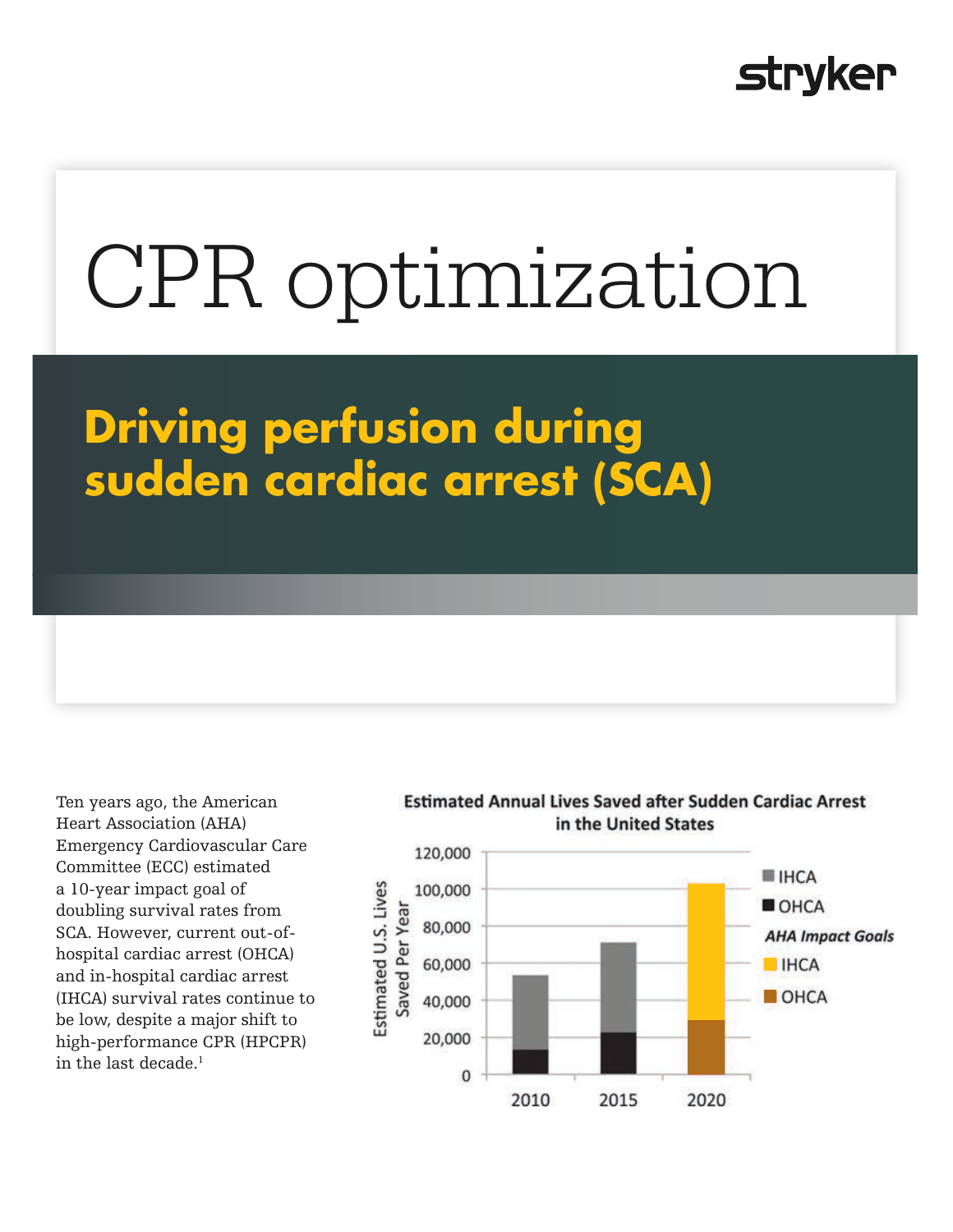

#### The power of perfusion

Designed to drive optimal perfusion, HPCPR is a multifaceted set of basic interventions requiring choreographed coordination and effective leadership for best results. The attention to preparation, training, and immediate-and post-event performance feedback is key for increased survival rates. Recent data shows the initial shockable rhythms in SCA patients are less prevalent, making HPCPR essential now and in the future.<sup>2</sup>



Although HPCPR can improve survival rates, there are many options in monitoring, training, implementation, and quality improvement programs.3 How can we help increase the number of lives saved?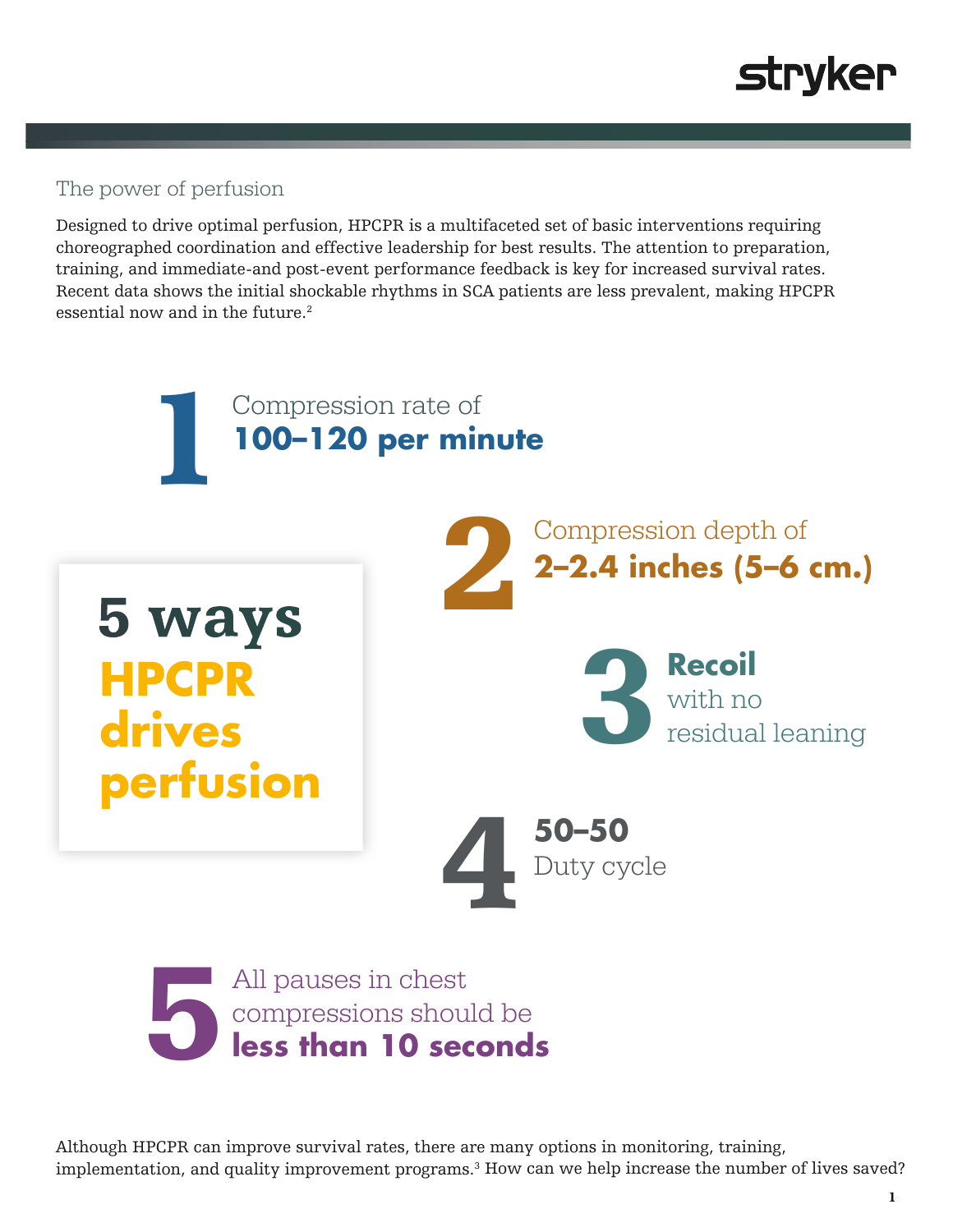

#### Patient-centered feedback:

End-tidal CO<sub>2</sub> (EtCO<sub>2</sub>) monitoring can indicate CPR quality and detect return of spontaneous circulation (ROSC)



#### Data-driven decisions to make improvements:

Objective data collected from a LIFEPAK® device as soon as the pads are placed offers insights to care teams for future CPR improvements

Tactics and techniques:

Mechanical CPR devices like the LUCAS® chest compression system provide Guidelines-consistent CPR metrics on rate and depth with ventilation prompts and pauses



#### **With tones or rate prompts:**

Metronome: Chest compression rates are variable during a resuscitation. Metronomes can decrease variability and results in compression rates closer to the target rate of 100 to 120/min.3



### **With immediate feedback:**

Accelerometer-based: Single sensor accelerometers measure the absolute compression distance traveled, which includes compression of the human chest and any soft surfaces underneath the body. Actual sternal-spinal displacement is not isolated. Studies show compression depth calculation is overestimated by as much as 35-40% on soft surfaces.4

A large cluster randomized trial across 21 U.S. and Canadian EMS agencies found real-time visual and audio feedback "altered" performance in closer alliance with guidelines, however no improvement in ROSC or "other clinical outcomes" were noted. The difference in depth was only .08 inches or 2 mm.<sup>5</sup>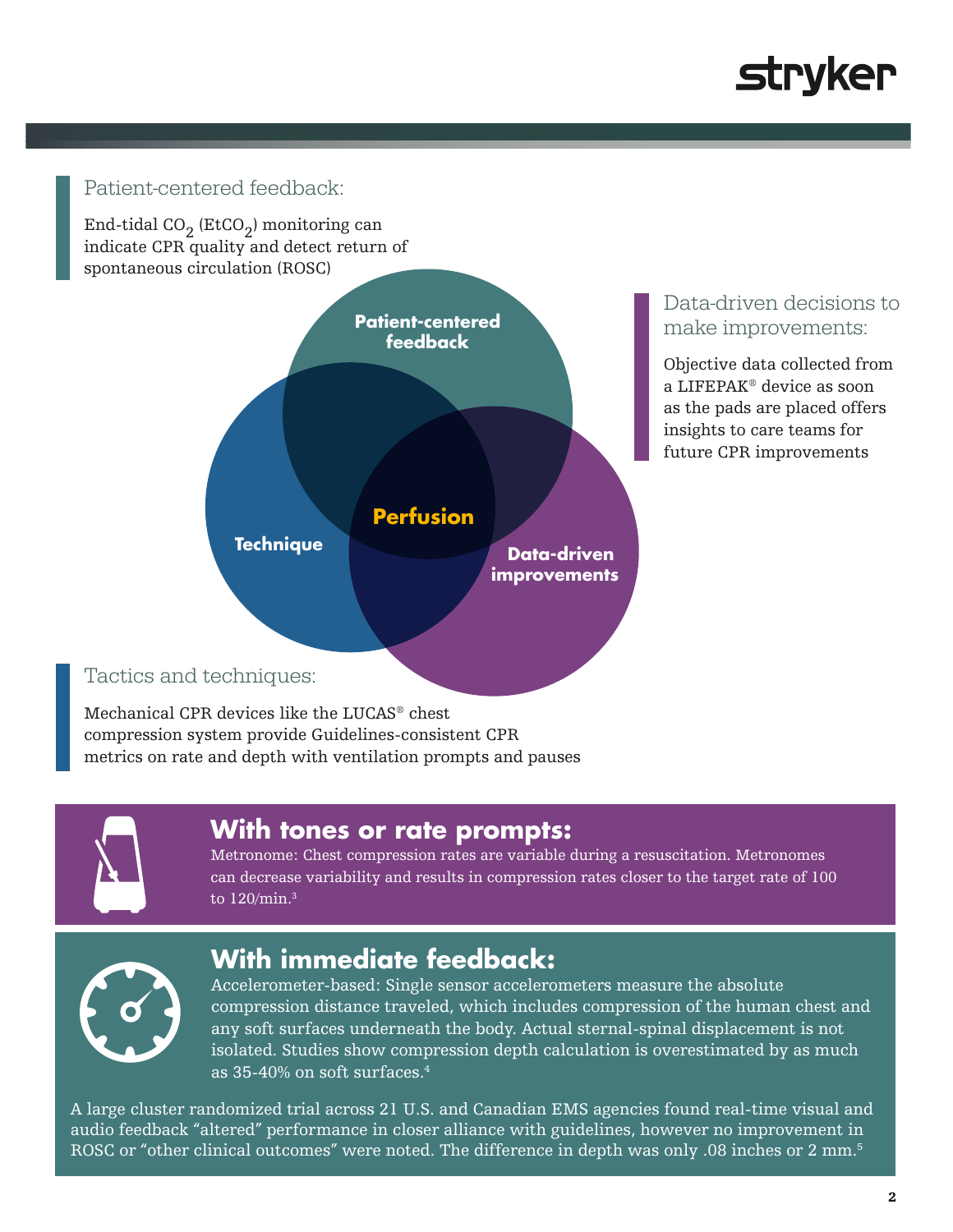

## **Patient-centered physiological feedback**

#### Using hemodynamic monitoring:

• Physiology-directed CPR or "personalized CPR" has been used to monitor the patient's response to CPR since the AHA Consensus Statement in 2013.<sup>3</sup>

#### Using  $E<sub>c</sub>CO<sub>2</sub>$ :

- Waveform capnography and  $ECO<sub>2</sub>$  values have been a Class I recommendation for confirmation of endotracheal intubation (ETI) placement and ongoing monitoring since 2010.<sup>6</sup> However, waveform capnography is also used as a measure of perfusion. The correlation between  $E<sub>1</sub>CO<sub>2</sub>$  and cardiac output has important implications during CPR:
	- 1. During cardiac arrest,  $E<sub>2</sub>$  levels can relate to cardiac output generated by chest compressions providing indication of CPR quality<sup>10</sup>
	- 2. Chest compression depth was a significant predictor of increased  $EtCO<sub>2</sub>$ . EtCO<sub>2</sub> levels were higher in patients with ROSC.7
- The height of the  $CO_2$  waveform should be monitored with the goal of achieving values of at least 20 mmHg.<sup>8</sup>
- Capnography can also monitor effectiveness of compressions related to various hand positions during resuscitation to determine optimal  $CO<sub>2</sub>$  output.<sup>9</sup>
- $\cdot$  EtCO<sub>2</sub> coronary perfusion pressure, arterial relaxation pressure, arterial blood pressure, and ventral venous oxygen saturation correlate with cardiac output and myocardial blood flow during CPR.<sup>10</sup>

Trending  $EtCO<sub>2</sub>$  on the LIFEPAK 15 can be used in resuscitations showing the first captured value up to the most recent value.  $CO<sub>2</sub>$  measurements are taken every 30 seconds, displaying how the values are trending over a specified time.

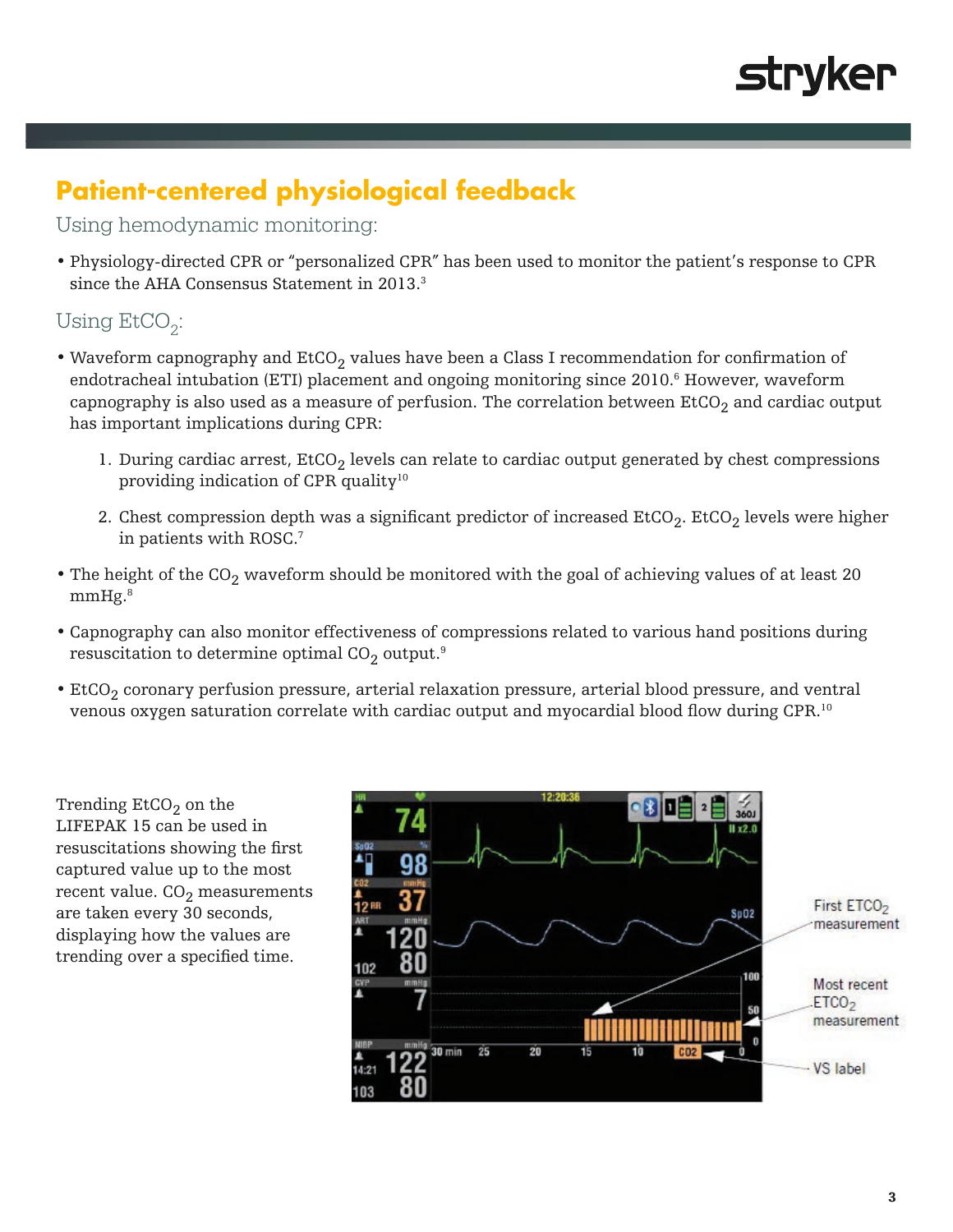# **stryker**



#### **Technique** Mechanical CPR

Some SCA patients will not respond to CPR and defibrillation alone, and may need more advanced circulatory intervention. The LUCAS® 3 chest compression system provides consistent and high-quality chest compressions shown by research to increase the chances of good patient outcomes.

The LUCAS device also reduces the radiation burden to CPR providers while maintaining Guidelines-consistent chest compressions during continued PCI in the cath lab.



## **seconds**

median interruption when transitioning from manual to LUCAS device compressions median interruption when<br>transitioning from manual to<br>LUCAS device compressions<br>during routine BLS/ALS use<sup>11</sup>

> increased blood flow to the brain vs. manual CPR<sup>12</sup>



higher coronary perfusion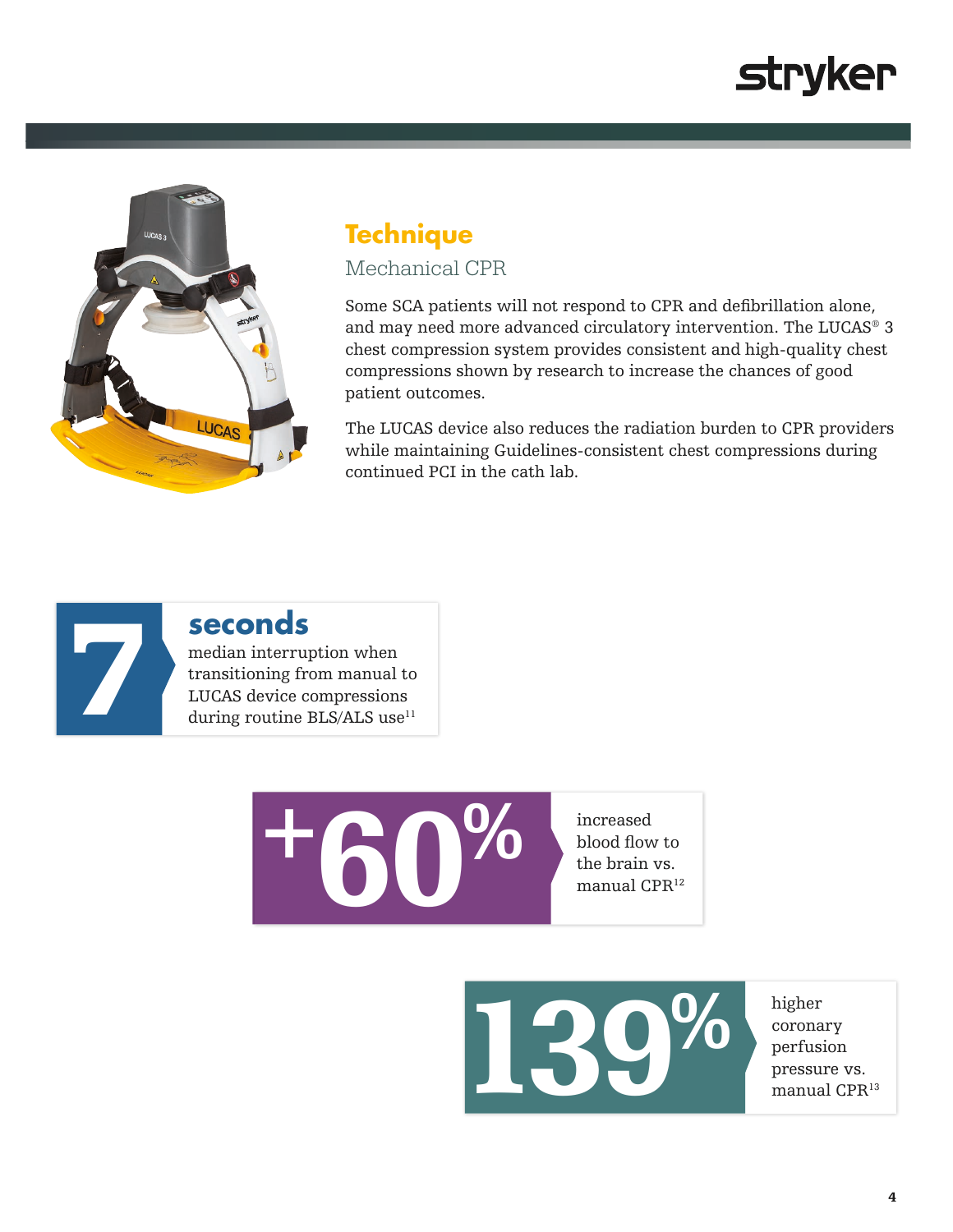

#### Data-driven improvement

Post-event data review is the last, and arguably the most critical step for sustainable CPR improvement at an institutional level. The collection, analysis, and sharing of data can power performance review and meet AHA recommendations for post-event review. Without measurement, improvement can't occur.

CODE-STAT™ data review software and service provides critical information on CPR metrics and performance and helps drive future improvements.